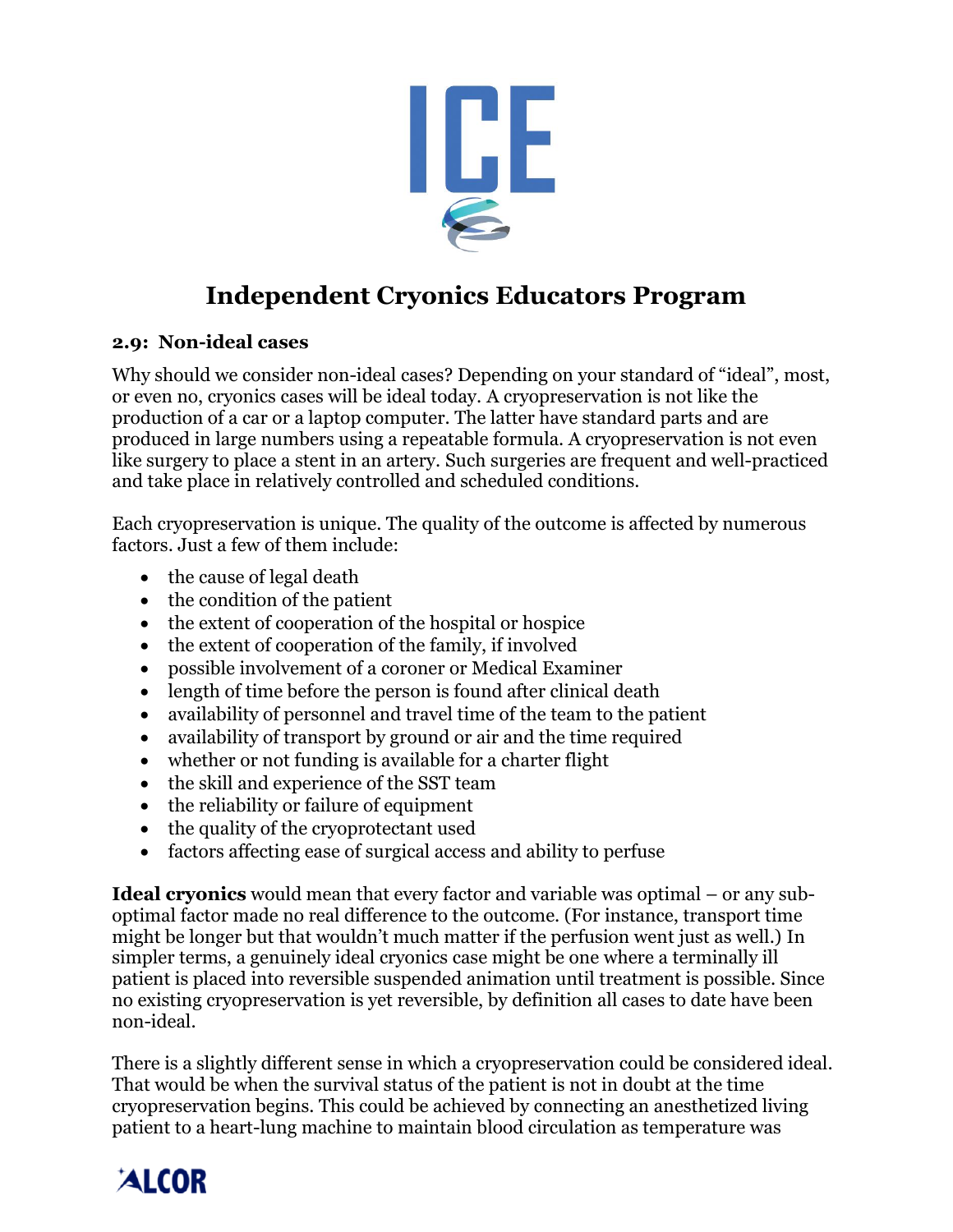lowered. While this can be achieved for companion animals, it is not possible for humans because cryonics is not an approved medical procedure. We can get closer to this kind of ideal by using "death with dignity" or "right to die" laws. In jurisdictions with these laws, it is possible to schedule a cryopreservation, ensuring that the team is ready and that logistics have been fully worked out in advance.

This comes at least part-way to the goal of maintaining the same biological viability in a cryonics patient as would exist if cryonics were an elective medical procedure, not a post-mortem intervention.

A **non-ideal cryonics case** occurs when cryonics stabilization procedures, such as cooling, are begun long after resuscitation by contemporary medicine is impossible and thus biological viability is believed to have ceased. Such cases, which account for about half of all cryonics cases, are often the result of unexpected legal death. Non-ideal cases may involve hours, or even a day or more, of clinical death without intervention.

One might ask: Why proceed with non-ideal cases? Two main reasons stand out. First of all, Alcor has a contract with the member. Members often specify that they want Alcor to proceed with cryopreserving them no matter how bad the circumstances and their condition. While Alcor may not accept as a patient someone who was not already a member if conditions are far from ideal (two days at room temperature, for instance), the contractual agreement with members overrides biological considerations.

The second reason – and the reason why Alcor allows members to specify "under any and all circumstances" – is that no one knows for sure where to draw the line between potentially recoverable and impossible to recover. Damage to cellular structure is not binary. The further we go from ideal conditions, the lower the odds of eventually being able to repair and revive an individual intact. But there is no line past which we can confidently declare: "*This* is the point beyond which we will not try." If a person is incinerated and all that remains are ashes, they are not going to be revivable with any future technology. Short of that, opinions vary due to different views of which structures are essential to the person and how much structure can be inferred from what remains.

Sometimes, you may hear references to "last minute" cases, with these being considered as part of the "non-ideal" category. This terminology is confusing. A last-minute case could be a situation with a member where there is no advance warning of legal death. But more often it is used to mean an inquiry from a third party about signing up and cryopreserving someone who is about to be  $-$  or already has been  $-$  declared legally dead. Third-party inquiries are considered by the Alcor Board according to five main criteria:

- No long ischemic time. (days must not elapse before the inquiry)
- Some past interest in cryonics on the part of the person for whom cryopreservation is sought.
- Support for the cryonics arrangement from all parties empowered by the UAGA.
- Finances in place without undue hardship.
- Informed consent of persons making the arrangement.

It is preferred that all these criteria be met. Occasionally, one of these conditions might